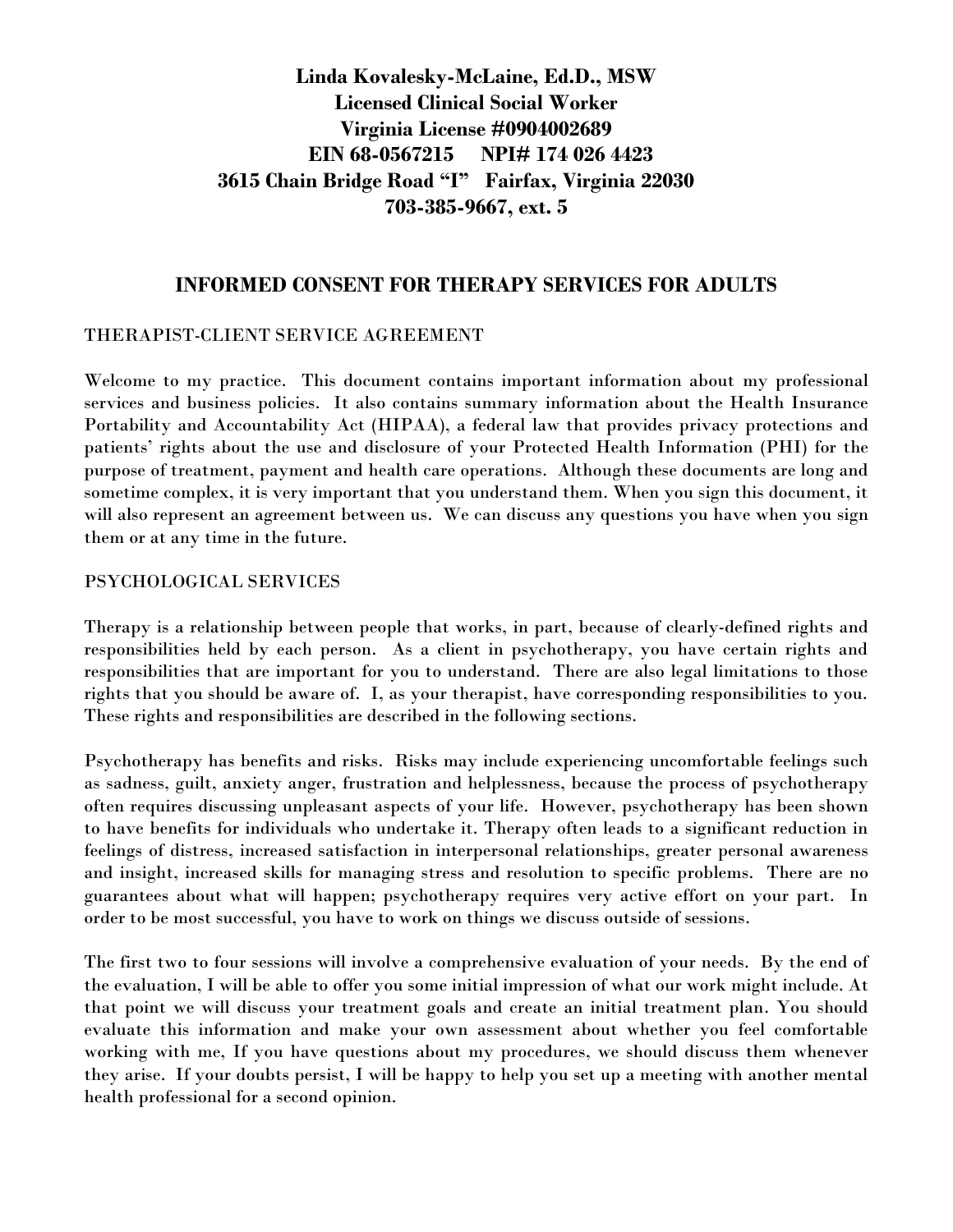#### APPOINTMENTS

Appointments will ordinarily be 45-50 minutes' duration, once per week at a time we agree on. Some sessions may be more or less frequent as needed. The time scheduled for your appointment is assigned specifically to you. If you need to cancel or reschedule a session, I require 24 hours' notice. If you miss a session without canceling or cancel with less than 24 hours' notice, my policy is to collect the total amount for the missed session before our next session begins. Please note that insurance companies do not provide reimbursement for missed appointments; thus you will be responsible for the total fee. You are responsible for coming to your session on time. If you are late, your appointment will still end on time.

## PROFESSIONAL FEES

The standard appointment fee is \$125.00. (The only insurance I take is Tricare, which establishes its own payment fee. It also establishes your deductibles and co-pay, which you are responsible for verifying.) Payment must be made by check or cash within each session's time and I will give you a receipt each week. Any checks returned are subject to an additional fee of \$25.00 or my bank fee, whichever is greater. If you refuse to pay your debt, I reserve the right to use an attorney or collection agency to secure payment.

In addition to charges for appointments, it is my practice to charge the full amount (or Tricare fee if applicable) for other professional services that you may require such as report writing, telephone conversations which last longer than 10 minutes, attendance at meetings or consultations which you have requested, or for the time required to perform any other service which you request. There is a prorated basis with hourly cost broken down into quarter-hour increments. If you anticipate becoming involved in a court case, I recommend that we discuss this fully before you waive your right to confidentiality. If your case requires my participation, you will be expected to pre-pay a retainer of \$1500 daily which pays for my professional time that I am not in the office even if my testimony is not required but I have submitted information or actually gone to court.

## INSURANCE

In order to set realistic treatment goals and priorities, it is important to evaluate what resources you have available to pay for your treatment. If you have a health insurance policy, it will usually provide some coverage for mental health treatment. I will give you a bill/receipt which will include your diagnosis and which includes all information generally required for insurance reimbursement. Managed Health Care Plans such as HMOs and PPOs often require advance authorization without which they may refuse to provide reimbursement for mental health services. These plans are often limited to short-term treatment approaches designed to work on specific problems that interfere with a person's usual level of functioning. It may be necessary to seek approval for more therapy after a certain number of sessions. While a lot can be accomplished in short-term therapy, some patients believe that they need more services after insurance benefits end. Some managed health care plans will not allow me to bill for services provided to you once your benefits cease. If this is the case, I will do my best to find another provider who will help you continue your psychotherapy.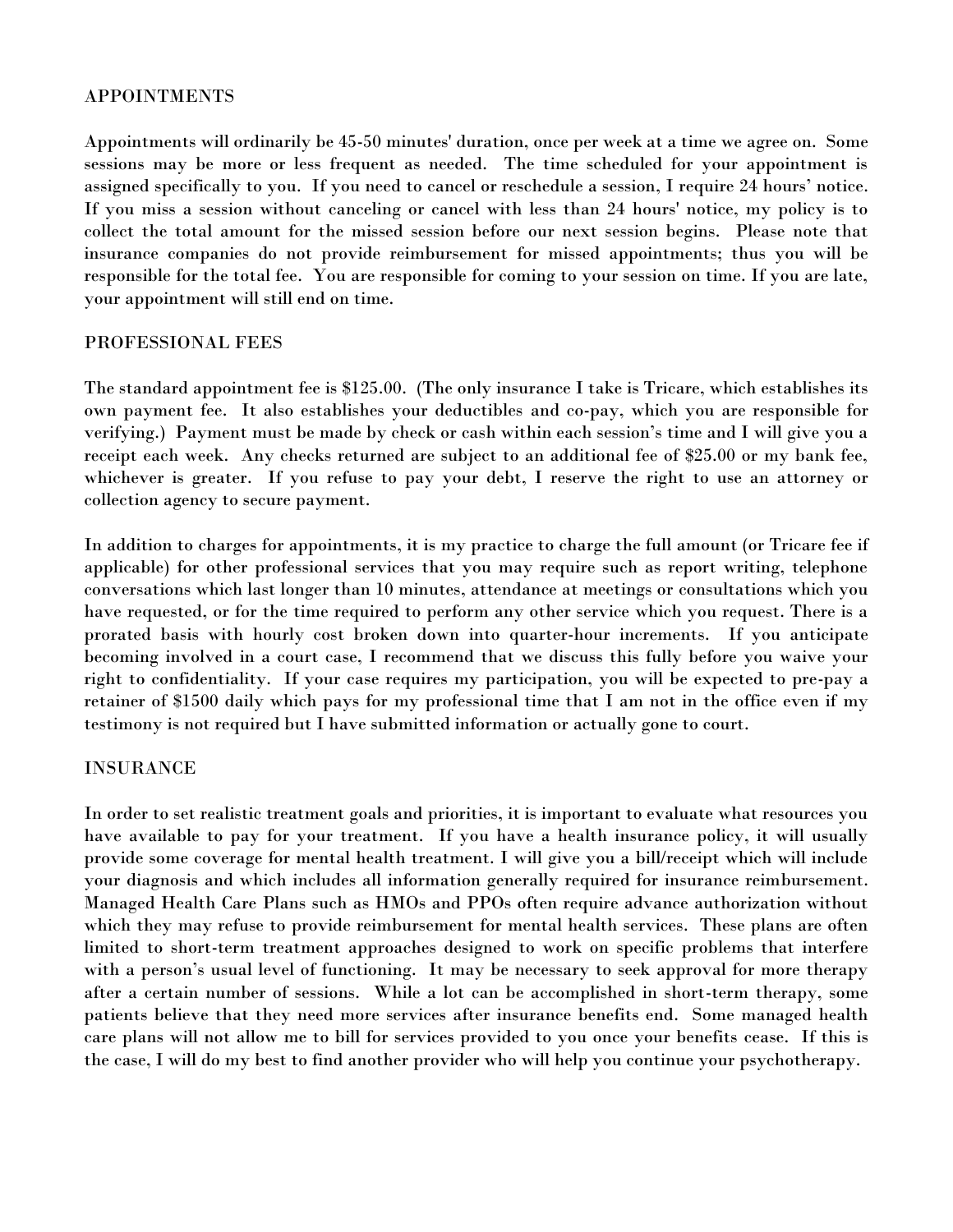Sometimes, I must provide additional information besides your clinical diagnoses, such as treatment plans, summaries or copies of the entire record (I have never had a copy of the entire treatment record requested by an insurance company.) This information becomes part of the insurance company files and will probably be stored in a computer. Although insurance companies claim to keep such information confidential, I have no control over what they do with it once it is their hands. I will provide you with a copy of any report I submit if you request it. By signing this Agreement, you agree that, with your knowledge and agreement, I can provide requested information to your carrier of you plan to pay with insurance.

If you decide to use your insurance, authorization from the insurance company may be required before they will cover therapy fees. If you did not obtain authorization and it is required, you will be responsible for full payment of the fee. Many policies leave a percent of the fee or a flat dollar amount to be covered by the patient; either amount is to be paid at the time of the visit by check or cash. In addition some insurance companies also have a deductible which is out of pocket amount that may be paid by the patient before the insurance companies are willing to pay any amount for services. That will typically mean you will be responsible to pay for a portion of your treatment.

If I am not a participating provider for your insurance plan, I will supply you with a receipt of payment for services which you can submit to your insurance company for reimbursement. Please note that not all insurance companies reimburse for out of network providers. If you prefer to use a participating provider, I will refer you to a colleague if I know of one within your plan.

## PROFESSIONAL RECORDS

I am required to keep appropriate records of the services that I provide. Your records are contained in a secure, locked location in the office. I keep brief records that note the dates and times you were here, your reason for the session, the goals we addressed and your progress, your diagnosis, topics we discussed, your medical social and treatment history, records I received from other providers, copies of records I send to others, and your billing records. Except in unusual circumstances that involve danger to yourself, you have the right to a copy of your file. Because these are professional records, they may be misinterpreted and/or upsetting to untrained readers. For this reason, I recommend that you initially review them with me or have them forwarded to another mental health professional to discuss the contents. If I refuse your request for access to your records, you have a right to have my decision reviewed by another mental the professional, which I will discuss with you upon your request, You also have the right to request a copy of your file be made available to any other heath provider at your written request.

## CONFIDENTIALITY

My policies about confidentiality as well as other information about your privacy rights are fully described in a separate document entitled Notice of Privacy Practices. You have been given a copy of that document, as well, and have been invited to discuss those issues. Please remember that you may reopen the conversation at any time during our work together.